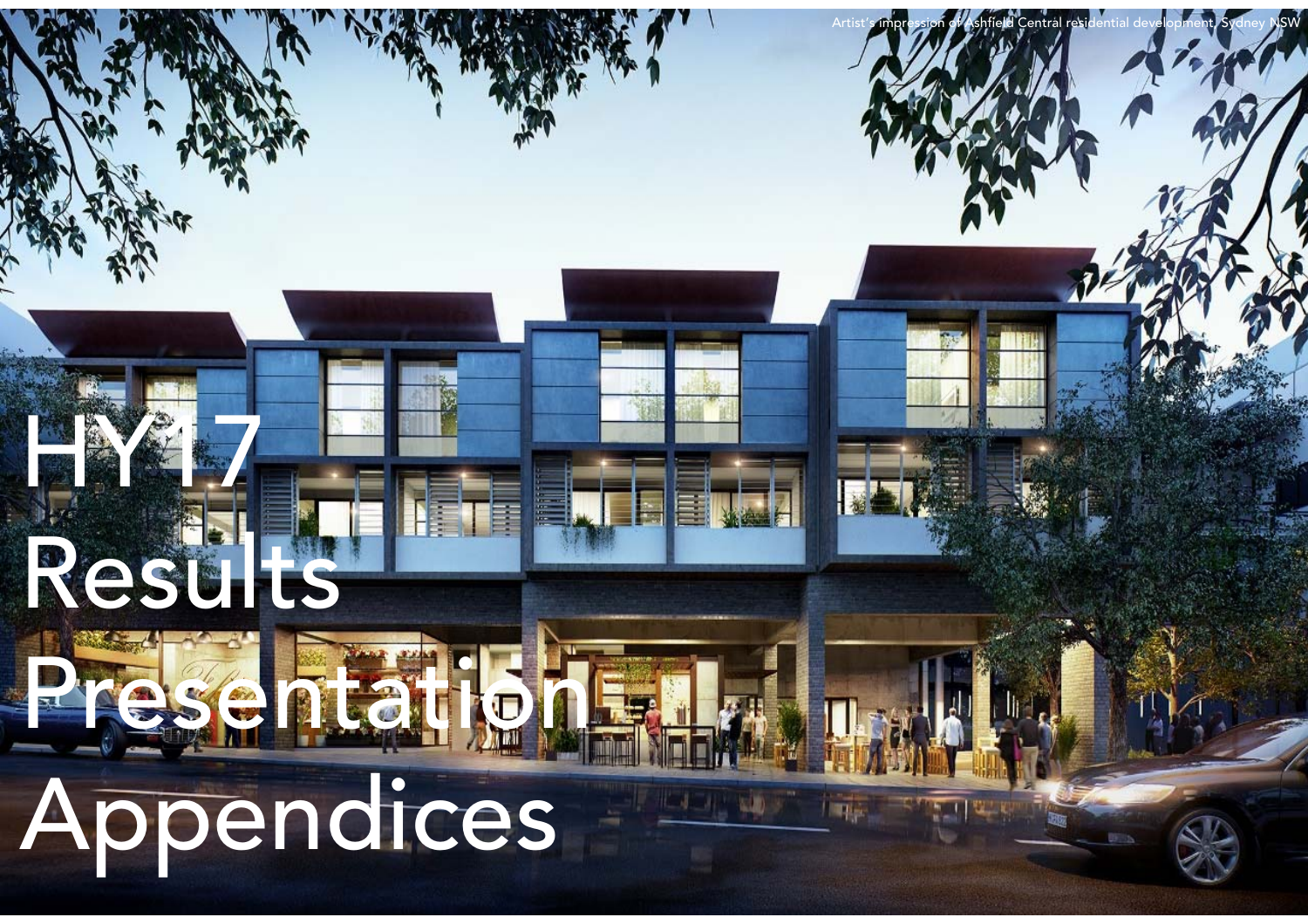

## Appendix A Segment balance sheet

| Abacus balance sheet                   | Property | Self-Storage | Funds | <b>Property Ventures</b> | Corporate | Dec 2016 | <b>June 2016</b> |
|----------------------------------------|----------|--------------|-------|--------------------------|-----------|----------|------------------|
|                                        | \$m\$    | \$m\$        | \$m\$ | \$m\$                    | \$m\$     | \$m\$    | \$m\$            |
| Investment properties                  | 875.1    | 609.2        |       |                          |           | 1,484.3  | 1,384.1          |
| Inventory                              |          |              |       | 72.9                     |           | 72.9     | 64.8             |
| Property, plant and equipment          | 0.6      | 4.2          |       |                          |           | 4.8      | 4.7              |
| Loans and interest                     |          |              | 151.4 | 339.7                    |           | 491.1    | 530.9            |
| Other investments and financial assets | 30.0     |              | 18.6  | 43.6                     |           | 92.2     | 49.7             |
| Equity accounted investments           | 168.7    |              |       | 36.2                     |           | 204.9    | 179.9            |
| Cash and cash equivalents              |          |              |       |                          | 27.6      | 27.6     | 36.3             |
| Other assets                           |          |              |       |                          | 12.3      | 12.3     | 19.4             |
| Goodwill and intangibles               |          |              |       |                          | 32.5      | 32.5     | 32.5             |
| <b>Total assets</b>                    | 1,074.4  | 613.4        | 170.0 | 492.4                    | 72.4      | 2,422.6  | 2,302.3          |
| Interest bearing liabilities           |          |              |       |                          |           | 573.9    | 631.3            |
| Other liabilities                      |          |              |       |                          |           | 108.9    | 118.5            |
| <b>Total liabilities</b>               |          |              |       |                          |           | 682.8    | 749.8            |
| <b>Net assets</b>                      |          |              |       |                          |           | 1,739.8  | 1,552.5          |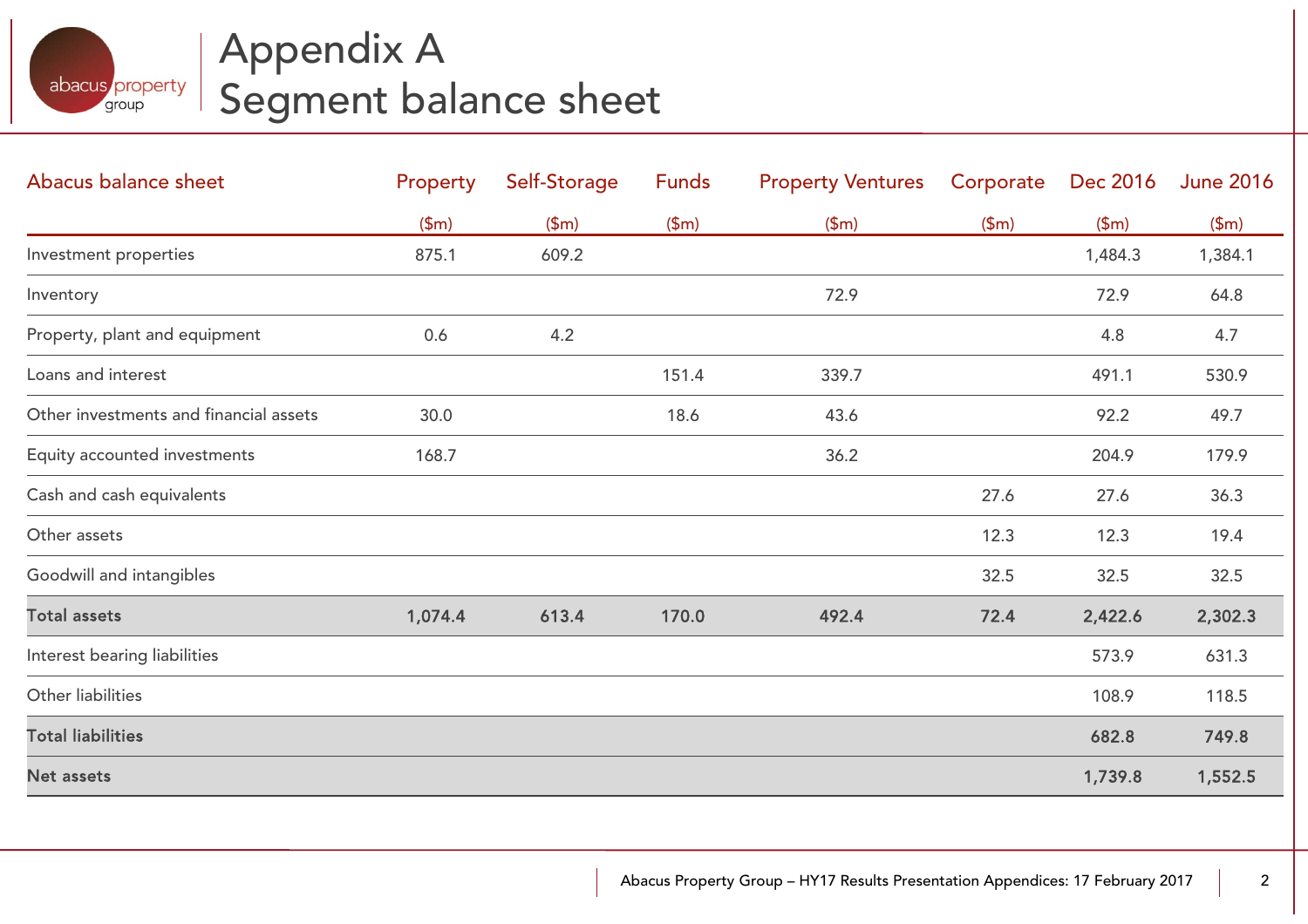

## Appendix B Segment earnings (underlying profit)

|                                                                   | Property | Self-storage | <b>Funds</b> | Property<br><b>Ventures</b> | <b>HY17 Total</b> | <b>HY16 Total</b> |
|-------------------------------------------------------------------|----------|--------------|--------------|-----------------------------|-------------------|-------------------|
| Rental and Self-storage income                                    | 35.7     | 34.4         |              |                             | 70.1              | 63.4              |
| Finance income <sup>1</sup>                                       |          |              |              | 18.8                        | 18.8              | 29.5              |
| Funds management income                                           |          |              | 6.7          |                             | 6.7               | 6.5               |
| Share of profit from equity accounted investments <sup>2</sup>    | $7.6^3$  |              | 0.2          | 7.0 <sup>4</sup>            | 14.8              | 10.1              |
| Sale of inventory <sup>4</sup>                                    |          |              |              |                             |                   | 1.4               |
| Net change in fair value of investments derecognised <sup>4</sup> | 15.6     |              |              |                             | 15.6              | 0.5               |
| Fee and Other Income                                              | 2.6      |              |              | 0.9 <sup>4</sup>            | 3.5               |                   |
| Interest                                                          |          |              |              |                             | 0.2               | 0.2               |
| <b>Total Underlying Revenue</b>                                   | 61.5     | 34.4         | 6.9          | 26.7                        | 129.7             | 111.6             |
| <b>Expenses</b>                                                   | (6.5)    | (12.6)       |              |                             | (19.1)            | (20.0)            |
| Segment result before corporate overheads                         | 55.0     | 21.8         | 6.9          | 26.7                        | 110.6             | 91.6              |
| Corporate and other costs                                         | (5.1)    | (2.8)        | (1.1)        | (2.2)                       | (11.2)            | (11.2)            |
| <b>Underlying EBITDA</b>                                          | 49.9     | 19.0         | 5.8          | 24.5                        | 99.4              | 80.4              |
| Finance costs                                                     |          |              |              |                             | (16.9)            | (14.6)            |
| Depreciation, amortisation and impairment expense                 | (0.9)    | (0.2)        |              |                             | (1.1)             | (1.2)             |
| Tax expense                                                       |          |              |              |                             | (11.0)            | (7.1)             |
| Non-controlling interests                                         |          |              |              |                             | (0.9)             | (0.4)             |
| <b>Underlying Profit</b>                                          |          |              |              |                             | 69.5              | 57.1              |
| Change in fair value of investments                               |          |              |              |                             | 92.2              | 44.4              |
| Change in fair value of derivatives                               |          |              |              |                             | 3.1               | (2.1)             |
| Impairment of land development                                    |          |              |              |                             |                   | (40.6)            |
| Tax (expense) / benefit on significant items                      |          |              |              |                             | (3.4)             | 12.1              |
| <b>Abacus AIFRS Statutory Profit</b>                              |          |              |              |                             | 161.4             | 70.9              |

1. Interest on loans

2. Distributions from joint ventures

3. Excludes fair value gain of \$15.9 million

4. Transactional activities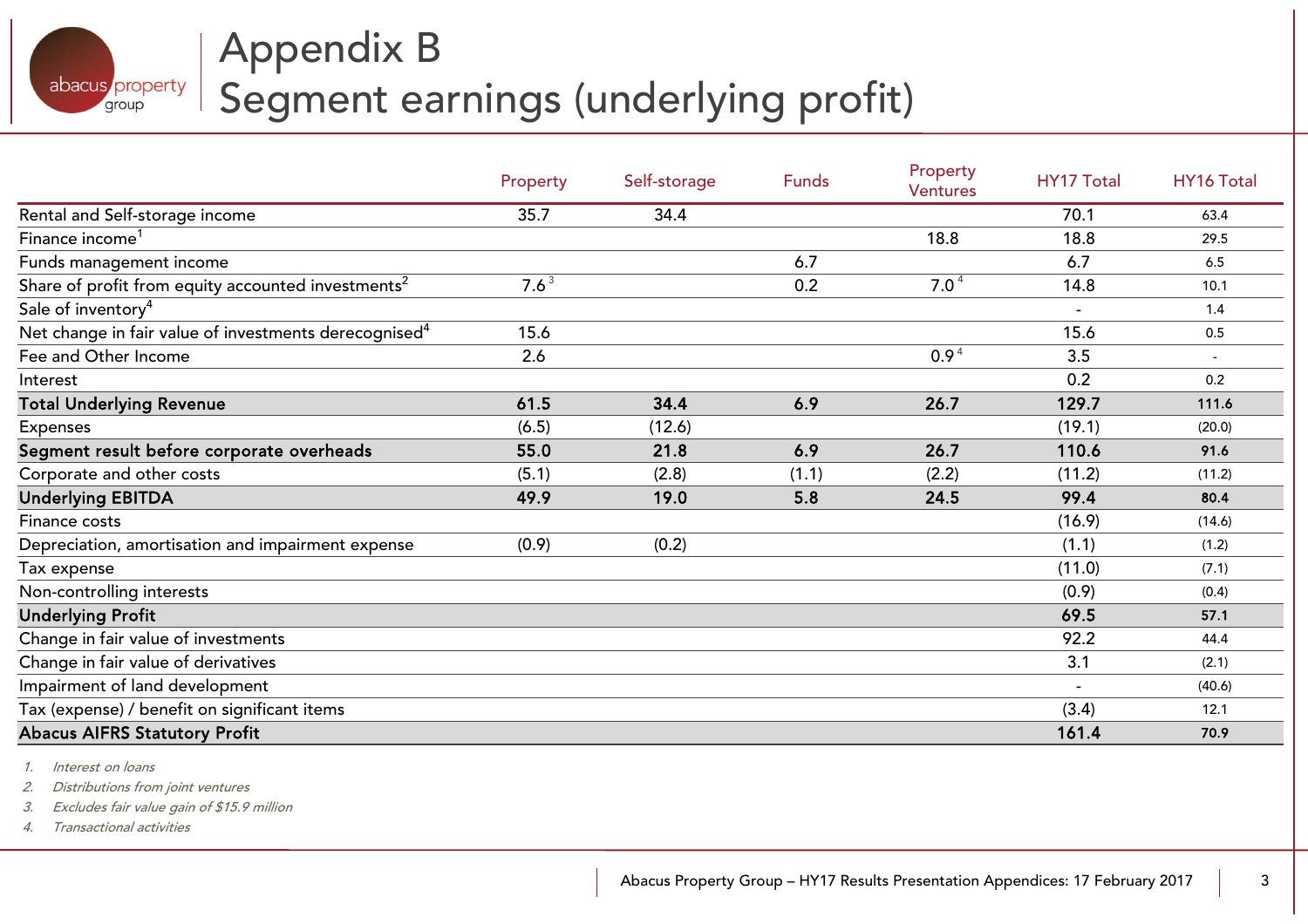

|                                                    | 31 December 2016 | 30 June 2016 |
|----------------------------------------------------|------------------|--------------|
| <b>Consolidated Group net assets</b>               | 1,750.4          | 1,559.3      |
| Less                                               |                  |              |
| Total external non-controlling interest            | (44.6)           | (43.3)       |
| Total stapled security holders' interest in equity | 1,705.8          | 1,516.0      |
| Less                                               |                  |              |
| Intangible assets and goodwill                     | (32.5)           | (32.5)       |
| Deferred tax assets/liabilities (net)              | 10.1             | (3.5)        |
| Total net tangible assets                          | 1,683.4          | 1,480.0      |
| Securities on issue                                | 572.3            | 556.6        |
| Net tangible assets per security                   | 2.94             | 2.66         |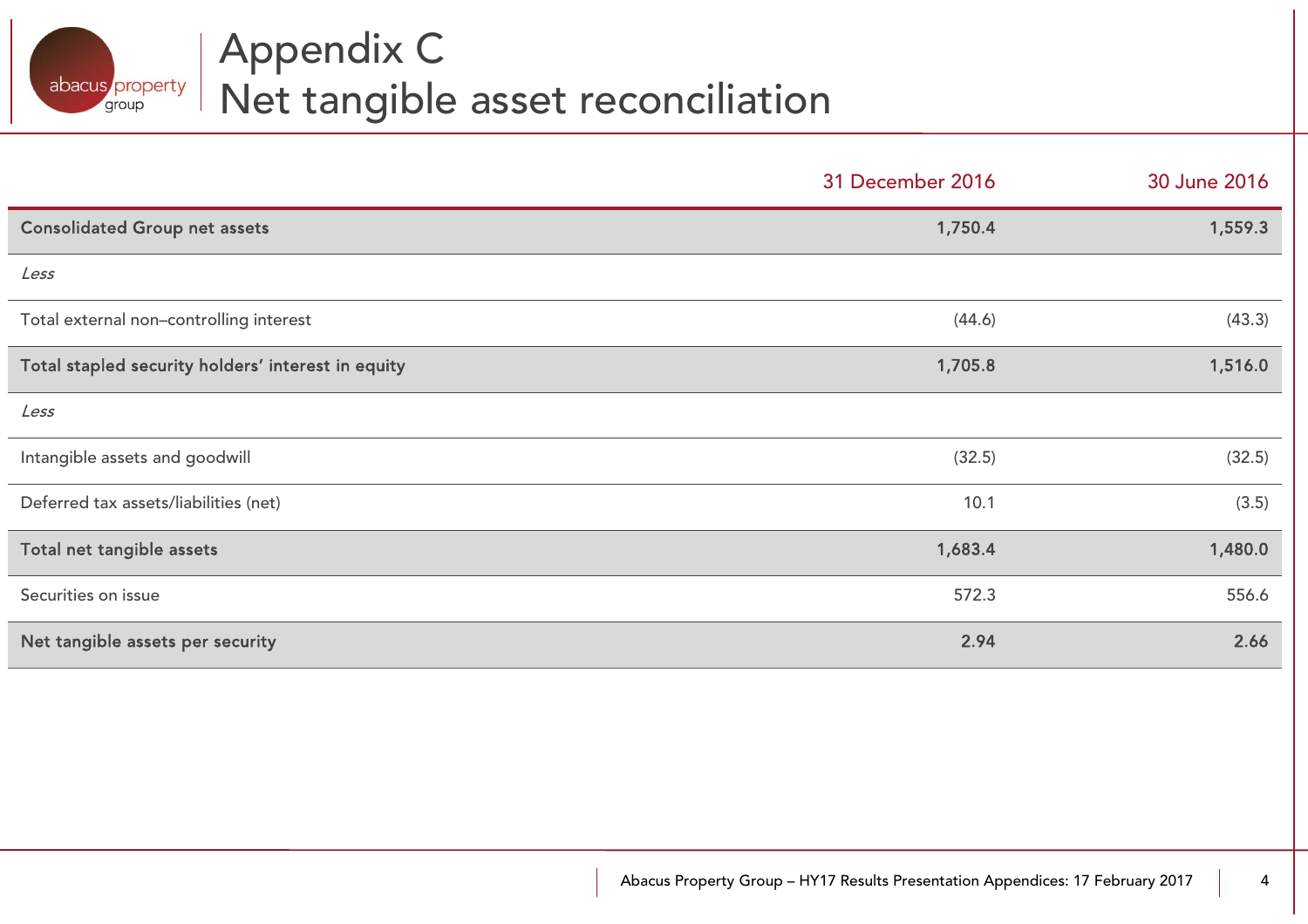

## Appendix D Abacus cashflow analysis 1

|                                                                 | \$'000    |
|-----------------------------------------------------------------|-----------|
| <b>CASHFLOWS FROM OPERATING ACTIVITIES</b>                      |           |
| Income receipts                                                 | 122,335   |
| Interest received                                               | 558       |
| Distributions received                                          | 209       |
| Income tax paid                                                 | (3,644)   |
| Borrowing costs paid                                            | (16, 105) |
| Operating payments                                              | (49,650)  |
| Payment for land acquisition                                    | (7, 205)  |
| NET CASHFLOWS FROM OPERATING ACTIVITIES <sup>2</sup>            | 46,498    |
| <b>CASHFLOWS FROM INVESTING ACTIVITIES</b>                      |           |
| Payments for investments and funds advanced                     | (36,612)  |
| Proceeds from sale / settlement of investments and funds repaid | 74,203    |
| Purchase and disposal of property, plant and equipment          | (441)     |
| Purchase of investment properties                               | (128,961) |
| Disposal of investment properties                               | 103,334   |
| Payment for other investments                                   | (796)     |
| <b>NET CASHFLOWS FROM INVESTING ACTIVITIES</b>                  | 10,727    |
| <b>CASHFLOWS FROM FINANCING ACTIVITIES</b>                      |           |
| Proceeds from issue of stapled securities and return of capital | 14,008    |
| Payment of finance and issue costs                              | (547)     |
| Repayment of borrowings                                         | (68, 017) |
| Proceeds from borrowings                                        | 5,521     |
| Distributions paid                                              | (16, 855) |
| NET CASHFLOWS USED IN FINANCING ACTIVITIES                      | (65, 890) |
| NET (DECREASE) IN CASH AND CASH EQUIVALENTS                     | (8,665)   |
| Net foreign exchange differences                                | 16        |
| Cash and cash equivalents at beginning of period                | 36,284    |
| CASH AND CASH EQUIVALENTS AT END OF PERIOD                      | 27,635    |

1. 31 December 2016 cashflow statement for ABP excluding the consolidation of funds under AASB10

2. Cashflow from operations of \$64.6 million adds back the purchase of non-current inventory & development costs (\$7.2m) and the change in fair value of investment properties derecognised (\$10.9m)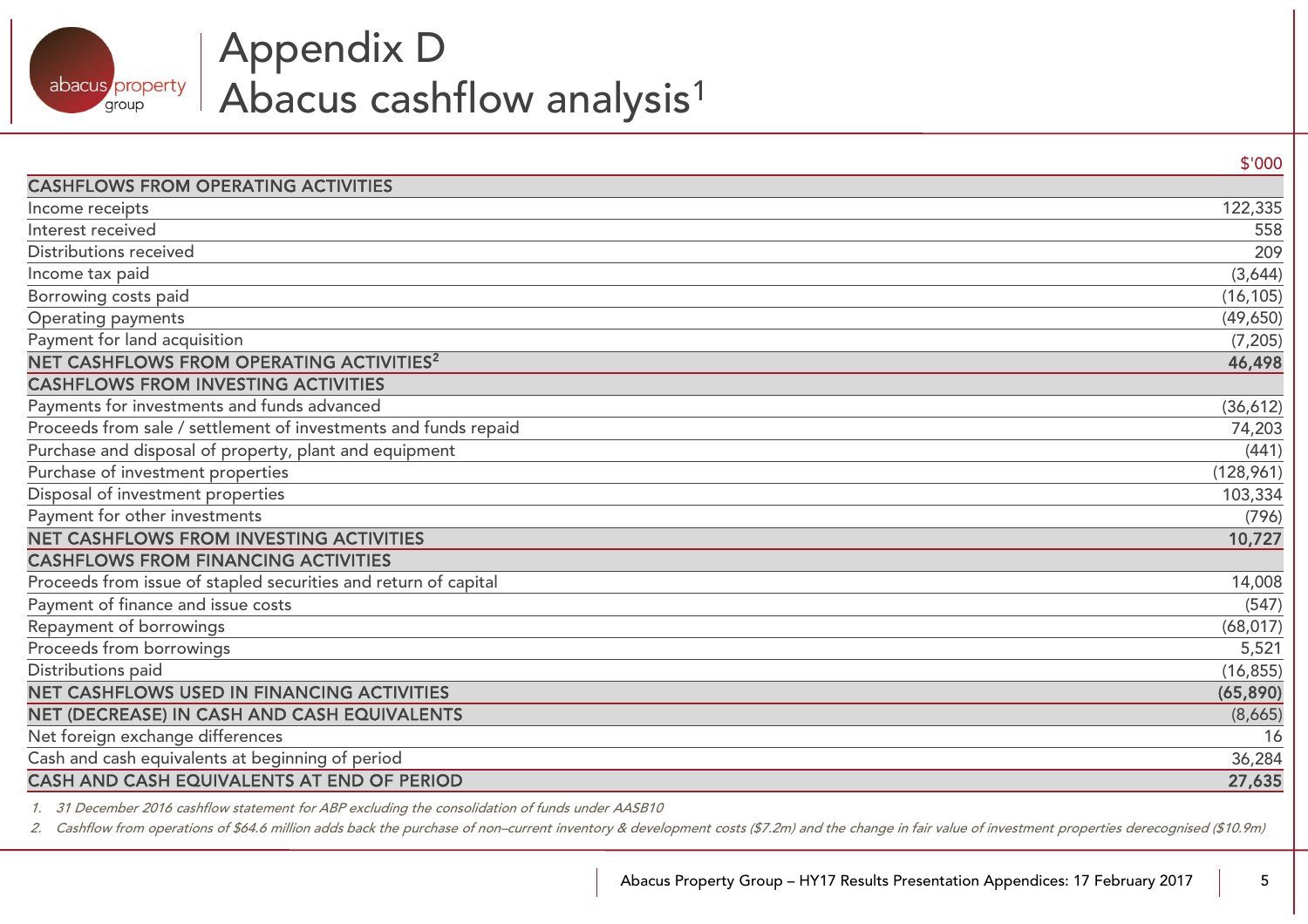

## Appendix E Debt facilities

| Capital management metrics        | December 2016 | <b>June 2016</b> |
|-----------------------------------|---------------|------------------|
| Total debt facilities             | \$873m        | \$873m           |
| Total debt drawn                  | \$571m        | \$629m           |
| Term to maturity                  | $3.5$ yrs     | $4.0$ yrs        |
| % hedged                          | 59%           | 53%              |
| Weighted average hedge maturity   | 2.7 yrs       | 2.7 yrs          |
| Average cost of debt - drawn      | 5.3%          | 5.4%             |
| Group gearing <sup>1</sup>        | 22.7%         | 25.8%            |
| Look through gearing <sup>2</sup> | 26.8%         | 30.3%            |
| Covenant gearing                  | 25.7%         | 29.5%            |
| Covenant gearing limit            | 50.0%         | 50.0%            |
| Interest Coverage Ratio           | 6.2x          | 4.2x             |
| Interest Coverage Ratio covenant  | 2.0x          | 2.0x             |

1. Abacus max target group gearing of up to 35%

2. Includes joint venture and fund assets and debt consolidated proportionately with Abacus' equity interest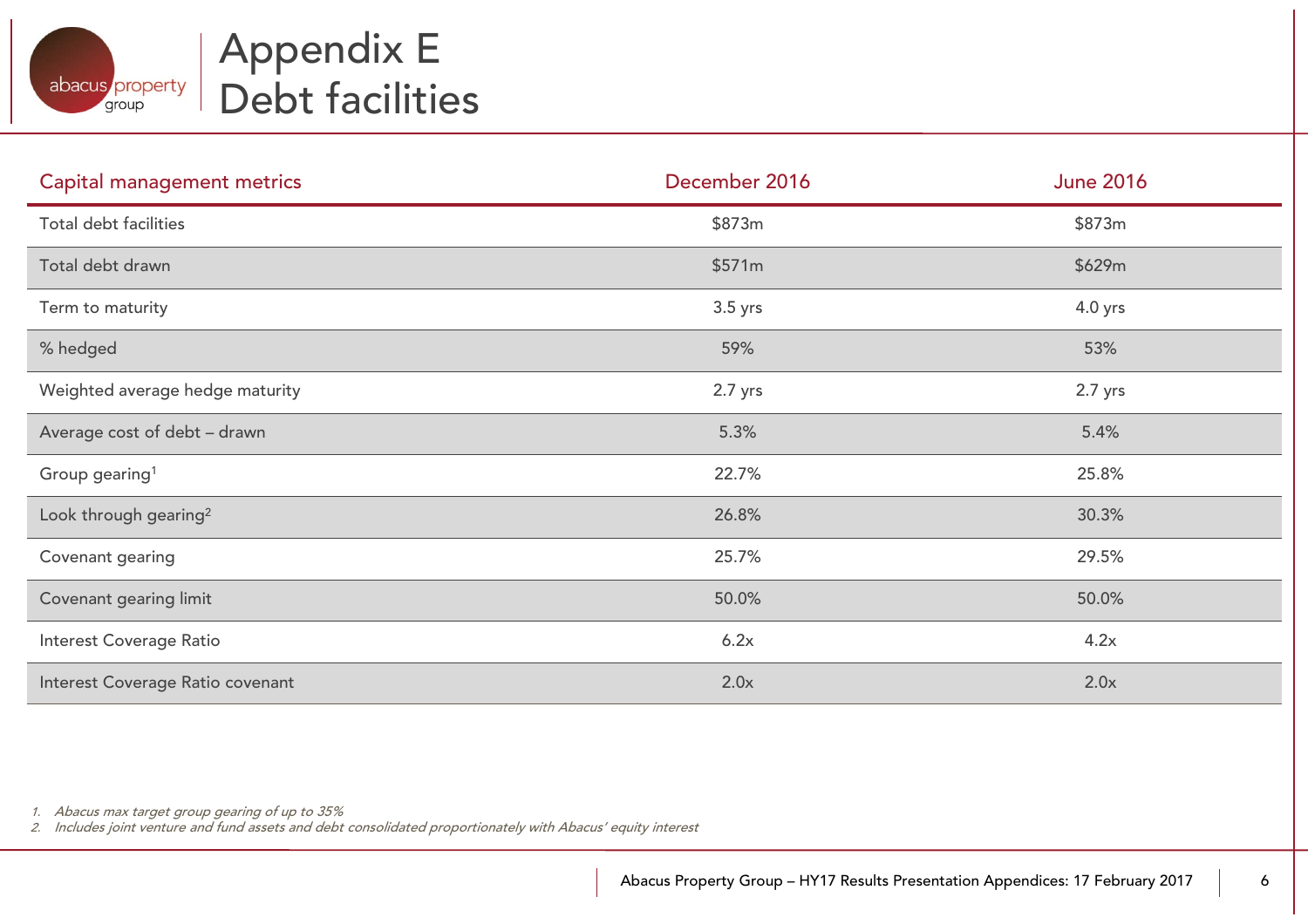

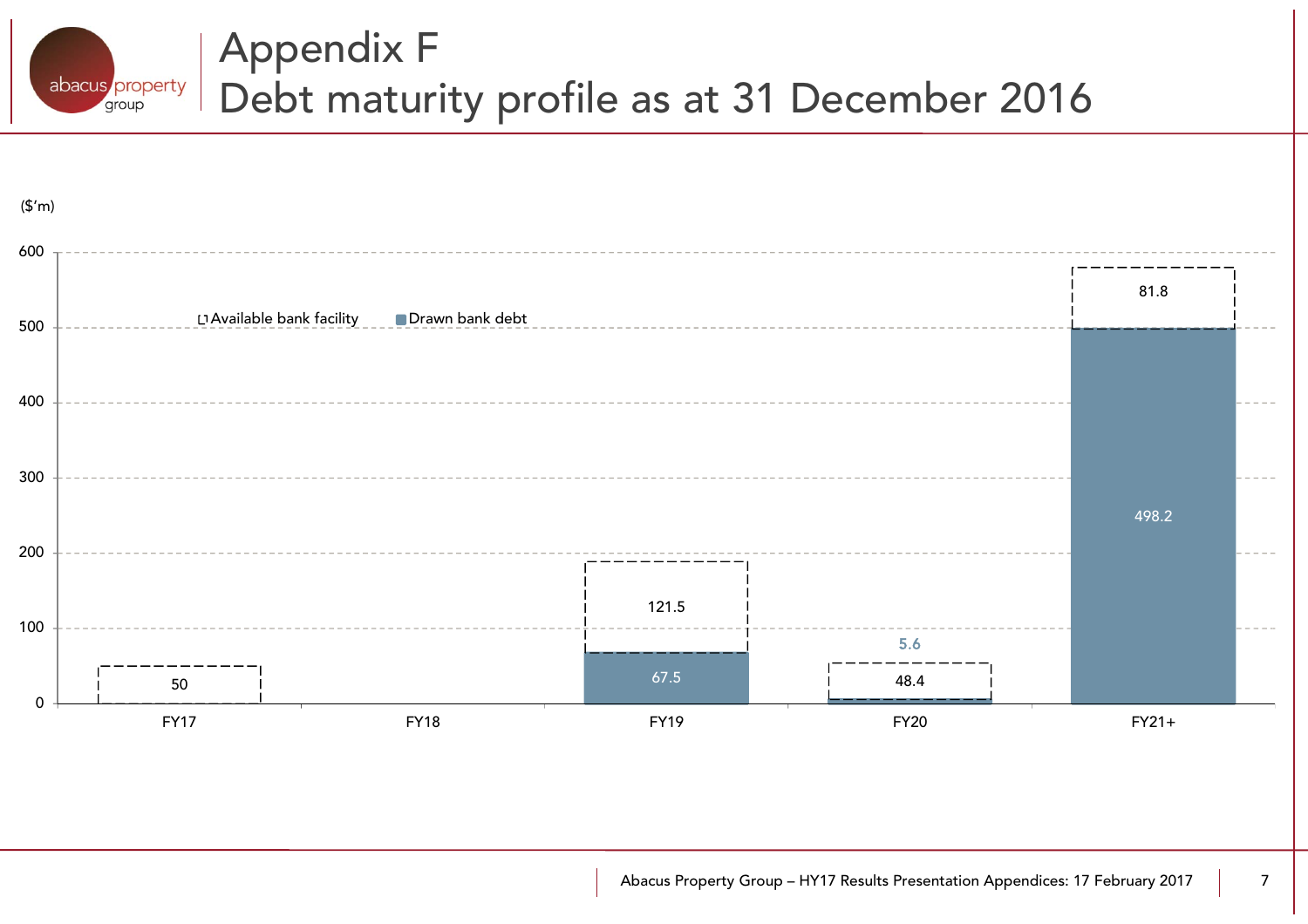

Revaluation process for Abacus resulted in a net increase in the investment properties values for HY17 of approximately 4.3% or \$61.0 million

- $\overline{\phantom{a}}$ \$48.6 million across the wholly owned commercial properties
- $\mathcal{L}_{\mathcal{A}}$ \$12.4 million across the self-storage portfolio
- Revaluation of assets owned across our third party capital platform resulted in a net increase of \$15.9 million

Average cap rate across the Abacus commercial portfolio has decreased to 6.9%

Abacus' self-storage portfolio increase in value largely due to improved occupancy rates over the period. The WACR for the self-storage portfolio reduced slightly to 7.9% from 8.0%.

| Abacus investment portfolio by sector | <b>Valuation 31 December 2016</b><br>\$′000 | Weighted average cap rate<br>31 December 2016 |
|---------------------------------------|---------------------------------------------|-----------------------------------------------|
| Retail                                | 373,889                                     | 6.58%                                         |
| Office                                | 551,519                                     | 6.97%                                         |
| Industrial & Other                    | 149,027                                     | 8.15%                                         |
| Total commercial portfolio            | 1,074,435                                   | 6.91%                                         |
| Self-storage                          | 613,381                                     | 7.93%                                         |
| Total investment portfolio            | 1,687,816                                   | 7.31%                                         |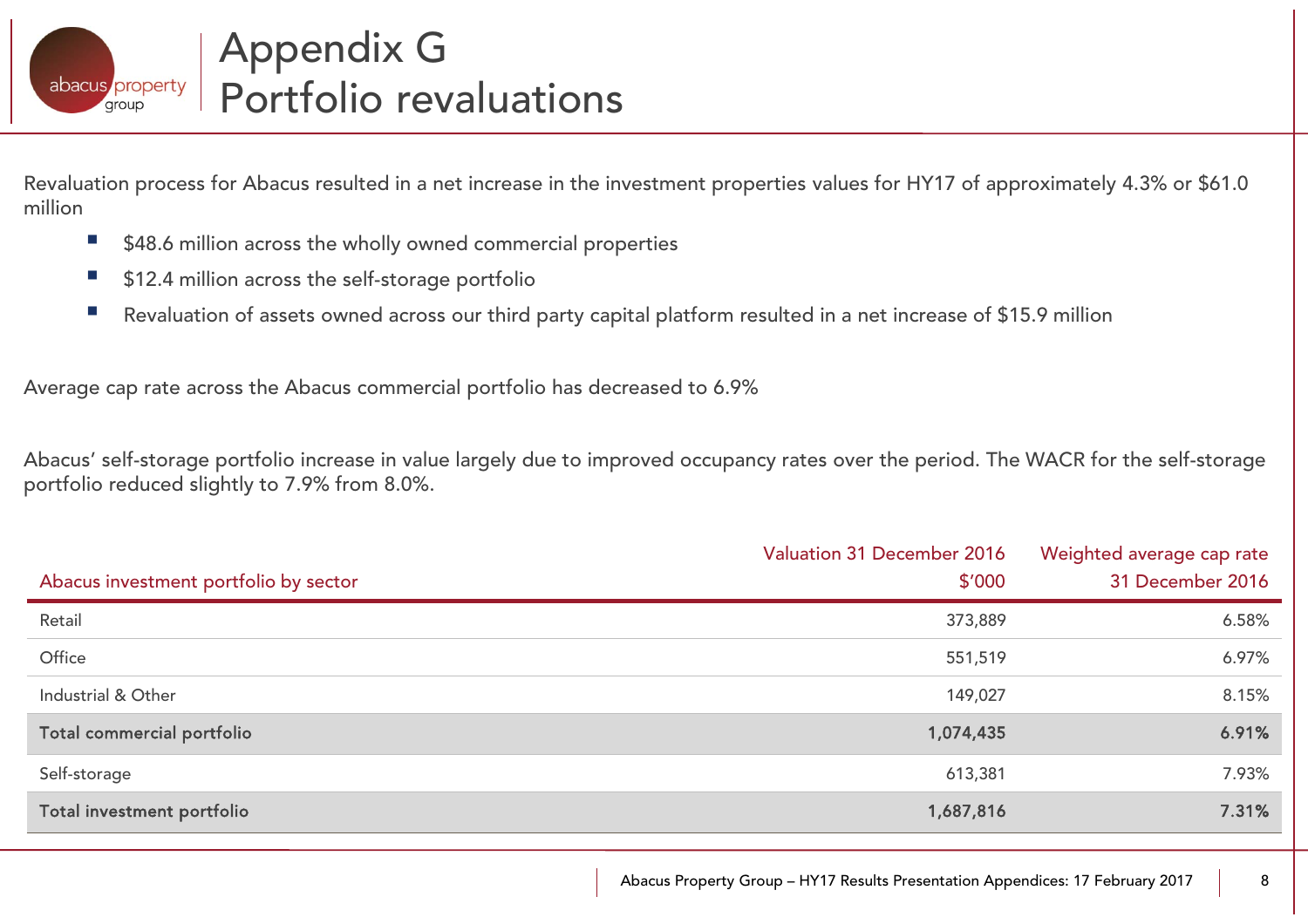#### Appendix H abacus property Summary commercial portfolio metrics group

| Key portfolio metrics                             | Dec 16  | <b>Jun 16</b> |
|---------------------------------------------------|---------|---------------|
| Investment portfolio value <sup>1</sup> (\$m)     | 1,688   | 1,568         |
| Commercial portfolio <sup>1</sup> (\$m)           | 1,074   | 994           |
| Self-storage portfolio (\$m)                      | 614     | 574           |
| WACR <sup>1,4</sup> (%)                           | 7.31    | 7.48          |
| No. of commercial assets <sup>1</sup>             | 34      | 32            |
| $NLA$ (sqm) <sup>2,3</sup>                        | 308,709 | 302,888       |
| Occupancy <sup>2,3</sup> (% by area)              | 90.4    | 91.2          |
| $WALE2,3$ (yrs by income)                         | 4.1     | 4.3           |
| Like for like rental growth <sup>2,3</sup> $(\%)$ | 2.2     | 2.7           |



- 2.Excludes self-storage assets
- 3.Excludes development assets
- 4.Weighted Average Cap Rate



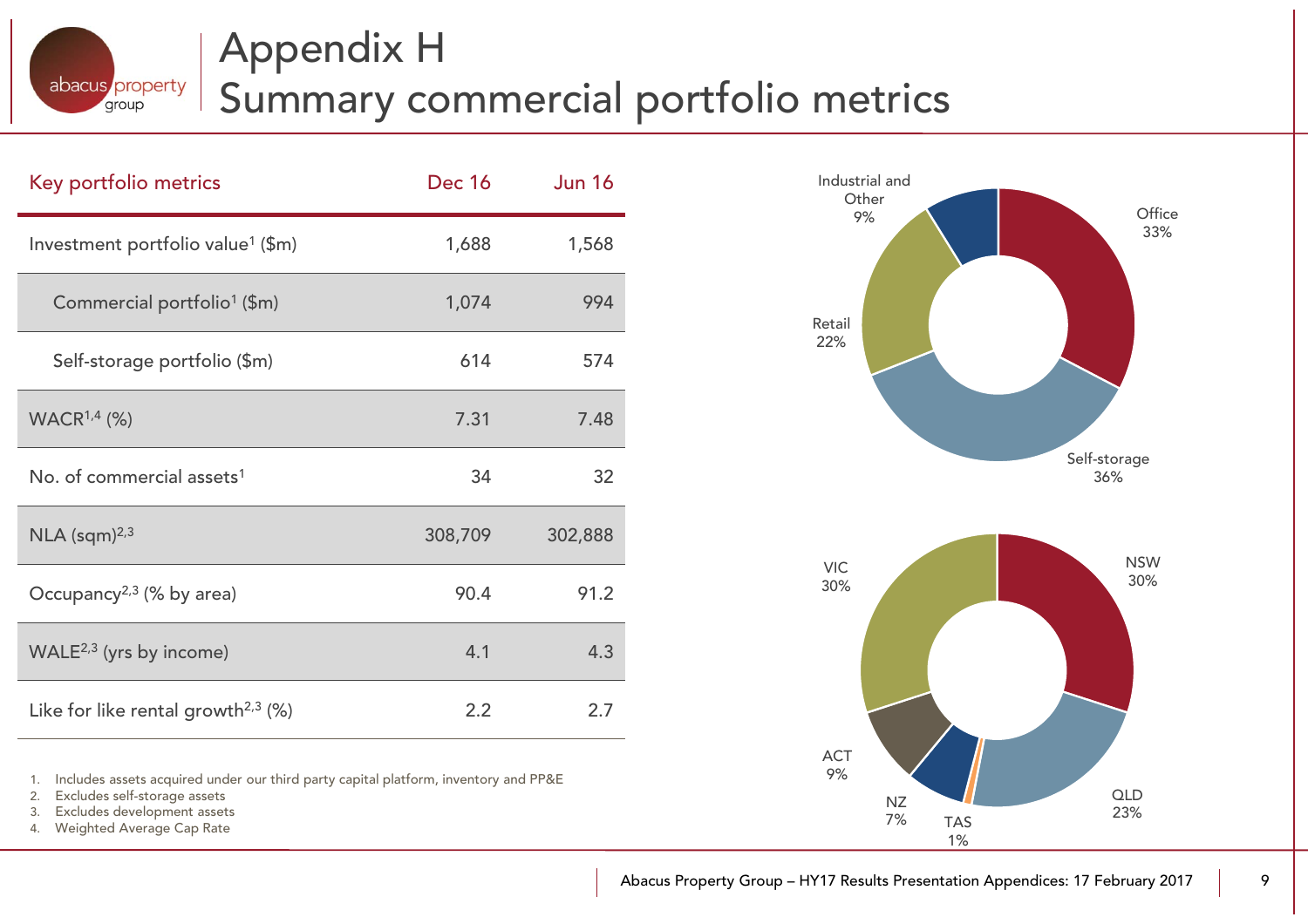#### Appendix H abacus property Summary self-storage portfolio metrics group

NSW

22%





QLD

20%





Asset net lettable area (m<sup>2</sup>) split by value

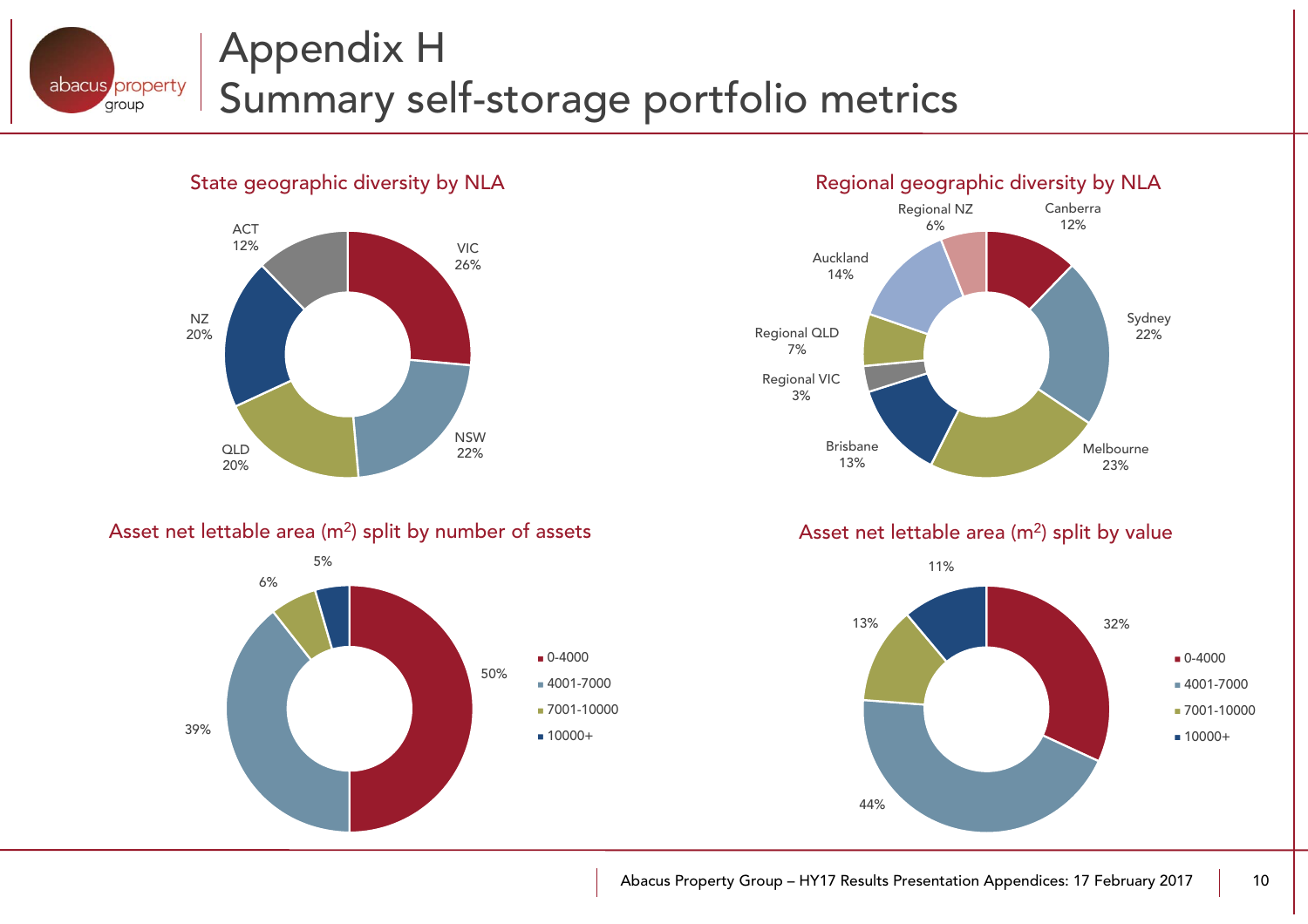### Appendix H abacus property Summary portfolio metricsgroup

| Portfolio metrics                  | Office |               | Retail |                | Industrial    |               | Self-storage        |               |
|------------------------------------|--------|---------------|--------|----------------|---------------|---------------|---------------------|---------------|
|                                    |        |               |        |                |               |               | <b>IT IT</b><br>π   |               |
|                                    | Dec 16 | <b>Jun 16</b> | Dec 16 | <b>Jun 16</b>  | <b>Dec 16</b> | <b>Jun 16</b> | <b>Dec 16</b>       | <b>Jun 16</b> |
| Portfolio (\$m)                    | 551    | 492           | 374    | 375            | 149           | 127           | 613                 | 574           |
| No. of assets                      | 17     | 16            | 6      | $\overline{7}$ | 11            | 9             | 66                  | 62            |
| Lettable area (sqm) <sup>1</sup>   | 87,435 | 89,004        | 78,625 | 83,106         | 142,649       | 130,778       | 302,000             | 290,000       |
| WACR (%)                           | 6.97   | 7.33          | 6.58   | 6.74           | 8.15          | 8.39          | 7.93                | 7.98          |
| Occupancy <sup>1</sup> (% by area) | 88.6   | 91.8          | 89.4   | 85.7           | 92.1          | 94.4          | 88.73               | $87.4^3$      |
| Average rent psqm                  | \$409  | \$460         | \$451  | \$446          | \$82          | \$82          | A\$262 <sup>3</sup> | A\$2603,4     |
| WALE <sup>1</sup> (yrs by income)  | 3.8    | 4.1           | 4.7    | 4.9            | 3.2           | 3.5           |                     |               |
| Rental growth <sup>1,2</sup> (%)   | (0.1)  | 2.5           | 4.5    | 7.6            | 2.0           | (7.4)         |                     |               |
| RevPAM (per available sqm)         |        |               |        |                |               |               | A\$232 <sup>3</sup> | A\$2273,4     |

1. Excludes development assets

2.Like for like rent growth

3.Average over last 6 months (by area) of all trading assets

4. Adjusted to HY17 FX rate of \$1.0397 for comparison purposes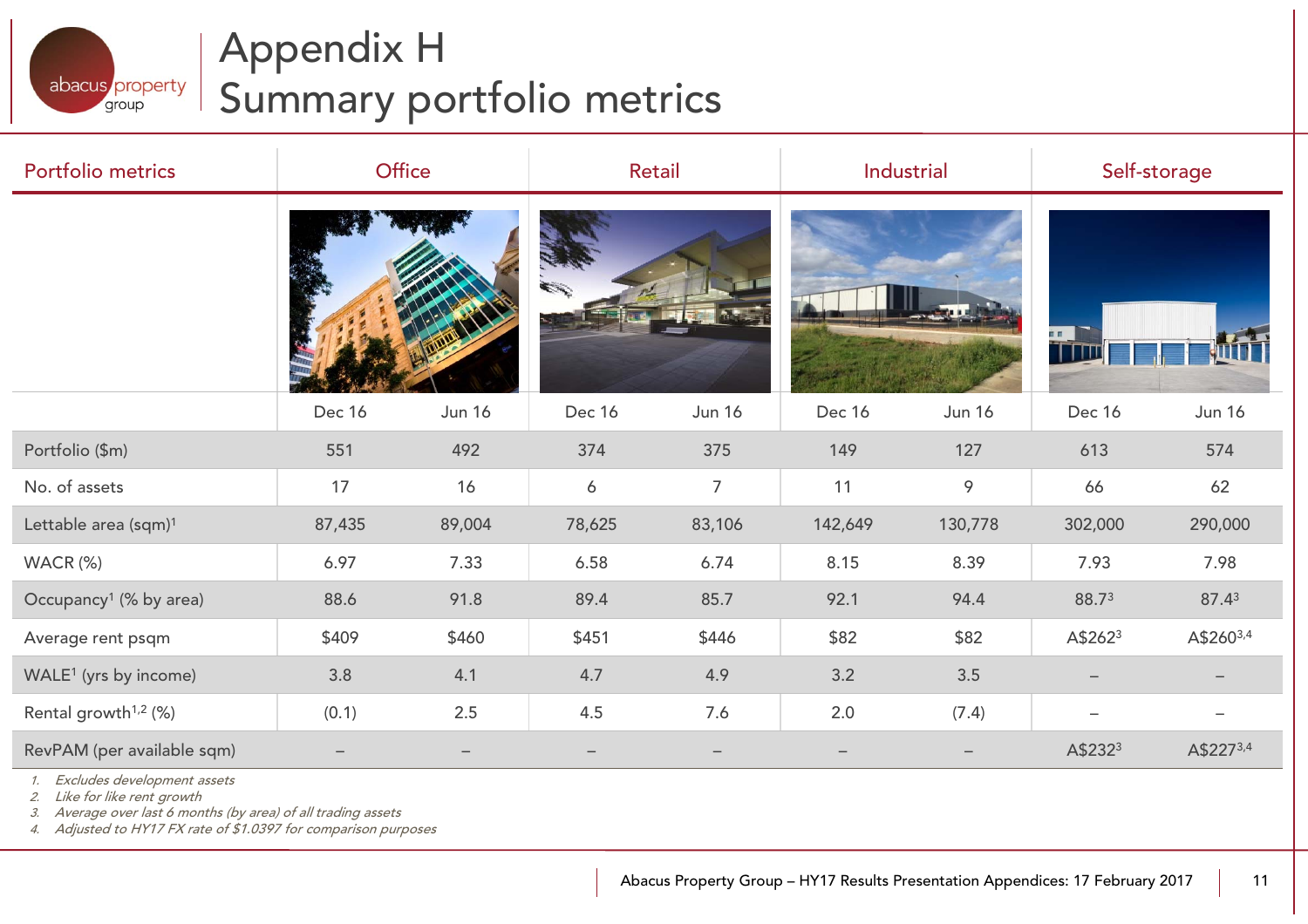



Abacus Property Group – HY17 Results Presentation Appendices: 17 February 2017 | 12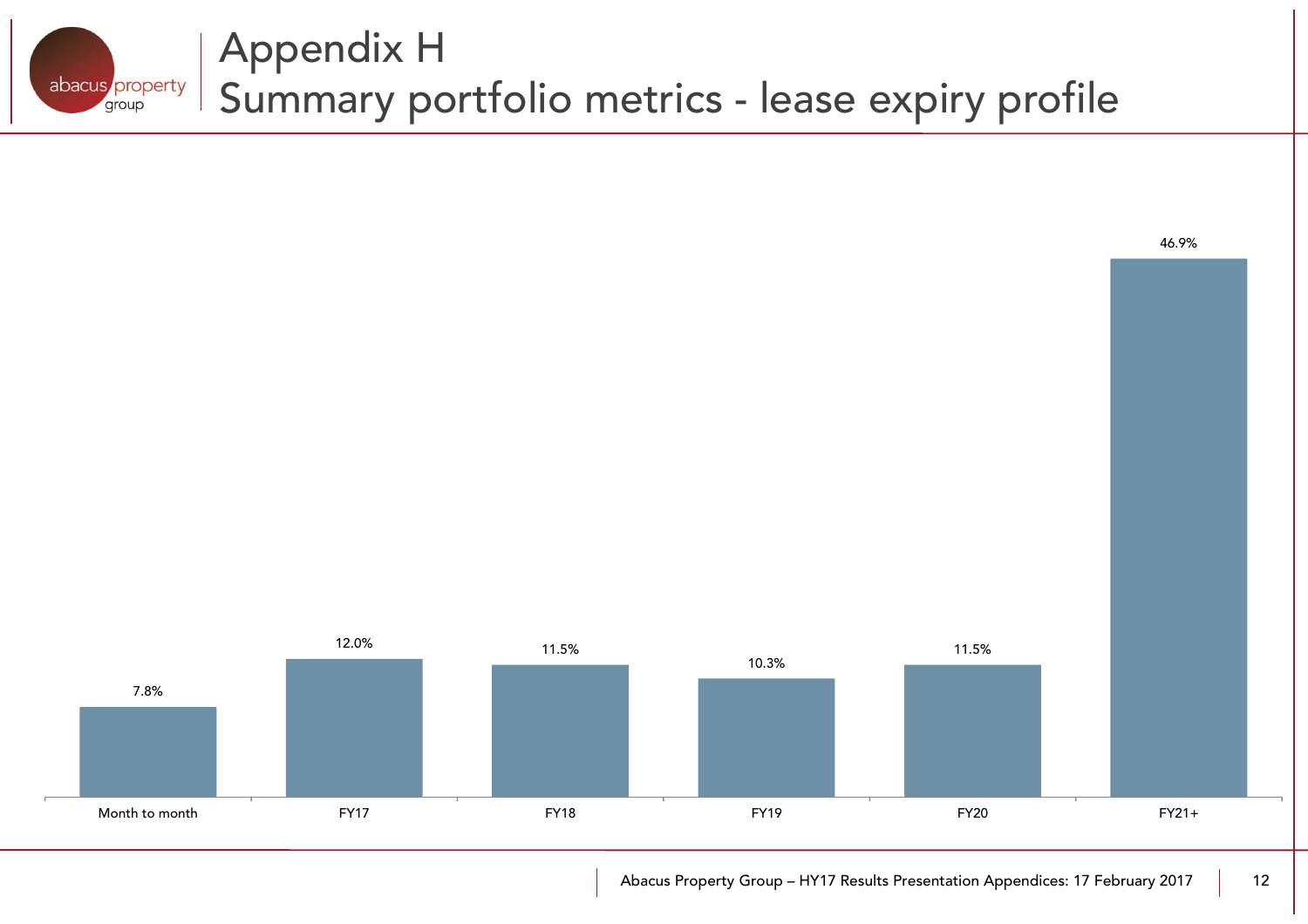

## Appendix I Property ventures

| Projects                           | <b>Type</b>              | <b>Equity</b>            | Loans                    | <b>Total</b> | Interest rate | Security                  | <b>Returns</b>          |
|------------------------------------|--------------------------|--------------------------|--------------------------|--------------|---------------|---------------------------|-------------------------|
| RCL Portfolio, NSW                 | JV/Loan                  | \$59.4m                  | \$95.7m                  | \$155.1m     |               | 1 <sup>st</sup> Mortgagee | 50% profit share        |
| Campsie, NSW                       | Loan                     |                          | \$38.8m                  | \$38.8m      |               | 1 <sup>st</sup> Mortgagee | 50% profit share        |
| Erskineville (One A), NSW          | ${\sf J}{\sf V}$         | \$1.5m                   | \$28.3m                  | \$29.8m      |               | Unsecured                 | 50% profit share        |
| Merivale St (IVY and EVE), QLD     | $\mathsf{JV}$            | \$27.5m                  |                          | \$27.5m      |               | Equity                    | 49% profit share        |
| Marsden Park, NSW                  | Loan                     |                          | \$25.0m                  | \$25.0m      |               | 1 <sup>st</sup> Mortgagee | Exit fee upon repayment |
| Grand Ave, Camellia, NSW           | Loan                     |                          | \$16.9m                  | \$16.9m      |               | 1 <sup>st</sup> Mortgagee | 50% profit share        |
| Belmore, NSW                       | Loan                     | $\overline{\phantom{a}}$ | \$15.2m                  | \$15.2m      |               | 1 <sup>st</sup> Mortgagee | 50% profit share        |
| Rance Road (Settler's Estate), NSW | Loan                     |                          | \$14.8m                  | \$14.8m      |               | 1 <sup>st</sup> Mortgagee | 50% profit share        |
| Ashfield Central, NSW              | Inventory                | \$14.4m                  |                          | \$14.4m      |               | Equity                    | 100% ownership          |
| The Eminence, VIC                  | ${\sf J}{\sf V}$         |                          | \$13.7m                  | \$13.7m      |               | Unsecured                 | 50% profit share        |
| Tuggeranong, ACT                   | JV                       | \$0.1m                   | \$13.1m                  | \$13.2m      |               | 1 <sup>st</sup> Mortgagee | 50% profit share        |
| Bosch, Bentleigh East, VIC         | Inventory                | \$11.5m                  | $\overline{\phantom{a}}$ | \$11.5m      |               | Equity                    | 100% ownership          |
| Schofields, NSW                    | Loan                     |                          | \$10.6m                  | \$10.6m      |               | 1 <sup>st</sup> Mortgagee |                         |
| 107 George St, NSW                 | Loan                     | $\overline{\phantom{a}}$ | \$8.7m                   | \$8.7m       |               | 1 <sup>st</sup> Mortgagee | 50% profit share        |
| 55 Aird St, NSW                    | Loan                     | $\overline{\phantom{a}}$ | \$7.2m                   | \$7.2m       |               | 1 <sup>st</sup> Mortgagee | 50% profit share        |
| Lane Cove, NSW                     | Loan                     | $\overline{\phantom{a}}$ | \$6.9m                   | \$6.9m       |               | 1 <sup>st</sup> Mortgagee | 50% profit share        |
| 21A-23 George St, NSW              | Loan                     | $\overline{\phantom{a}}$ | \$6.9m                   | \$6.9m       |               | 1 <sup>st</sup> Mortgagee | 50% profit share        |
| Doonside, NSW                      | Loan                     | $\overline{\phantom{a}}$ | \$6.1m                   | \$6.1m       |               | 1 <sup>st</sup> Mortgagee | 50% profit share        |
| 17 small projects and investments  | $\overline{\phantom{a}}$ | \$38.3m                  | \$31.8m                  | \$70.1m      |               |                           |                         |
| <b>Total</b>                       |                          | \$152.7m                 | \$339.7m                 | \$492.4m     | 9.1%          |                           |                         |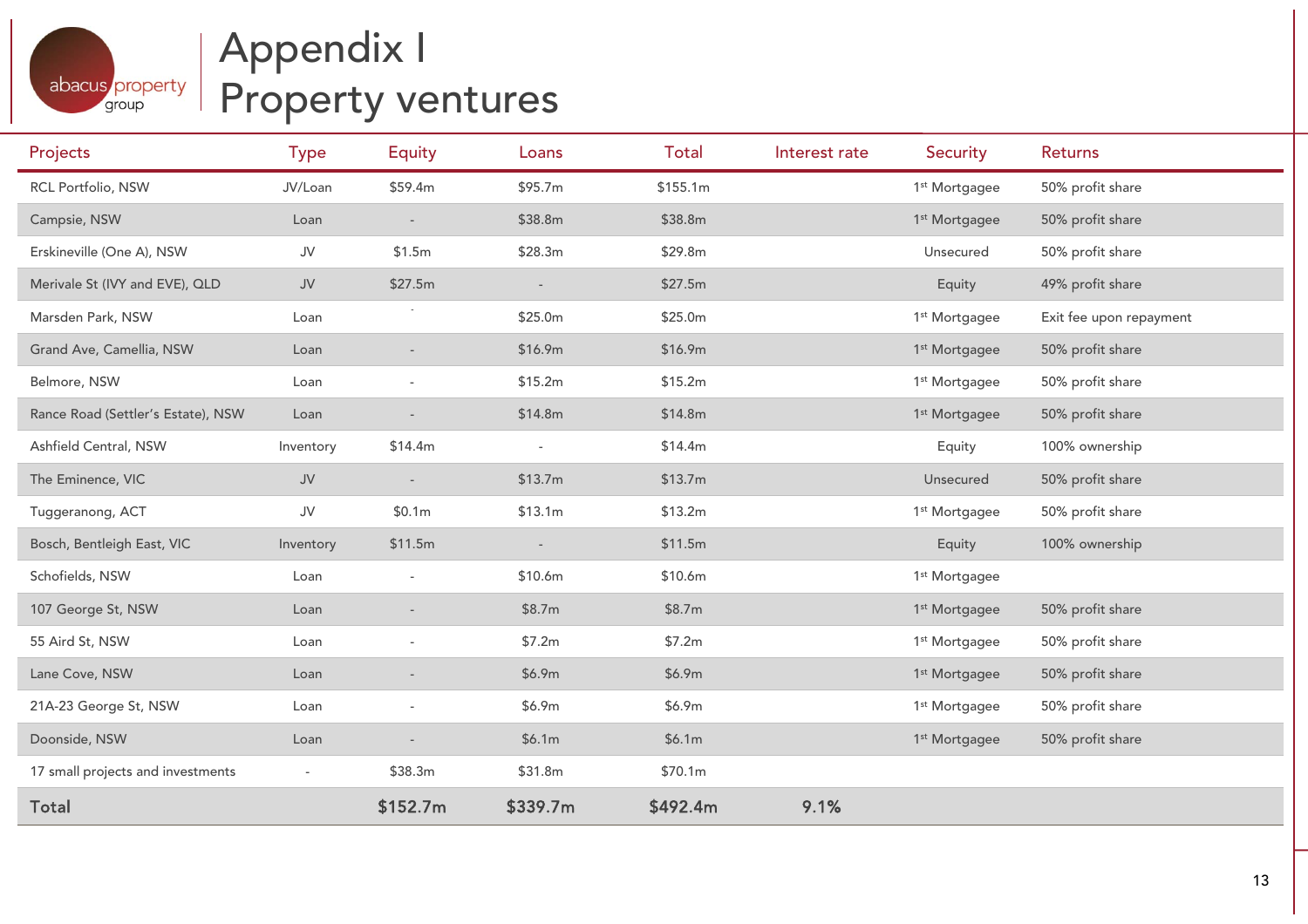

#### Schedule of major projects due for development

- $\mathcal{L}_{\mathcal{A}}$ Targeted profit on cost of c.20%
- $\mathcal{L}_{\mathcal{A}}$ Average interest rate on ABP loans c.9.1%

| Project name                    | Settlement  | Units/Sold                 | <b>Status</b>      | ETR <sup>1</sup> | Ave. Unit<br>Price | <b>ABP Profit share</b>        | <b>Comments</b>                                      |
|---------------------------------|-------------|----------------------------|--------------------|------------------|--------------------|--------------------------------|------------------------------------------------------|
| Spice apartments,<br>QLD        | <b>HY17</b> | 274/274                    | Completed          | ~5132m           | \$534k             | Structured with<br>minimum 50% | 269 Settled, 5 settlements<br>ongoing                |
| The Prince, ACT                 | <b>HY17</b> | 152/150                    | Completed          | $\sim$ \$75m     | \$550k             | 50%                            | 150 Settled, 2 units to sell                         |
| The Eminence<br>apartments, VIC | <b>FY18</b> | 193/193                    | Under construction | ~5112m           | \$640k             | 50%                            | Settlements begin in H217                            |
| Erskineville, NSW               | <b>FY18</b> | 175/138                    | Under construction | ~152m            | \$950k             | 50%                            | Settlements begin in H218                            |
| Ashfield Central,<br><b>NSW</b> | <b>FY18</b> | 101/100                    | Under construction | ~588m            | \$820k             | 100%                           | Settlements begin in H218                            |
| Merivale, QLD                   | <b>FY18</b> | IVY:252/244<br>EVE:224/214 | Under construction | ~5242m           | \$515k             | 49%                            | Settlements begin in H218                            |
| Hawthorn, VIC                   | <b>FY19</b> | $22$ units $+$<br>retail   | Pre-sales          | ~538m            | \$1.75m            | 50%                            | Construction to commence<br>FY17. Completion in FY19 |

1. ETR: Estimated Total Revenue (net of sales costs and GST)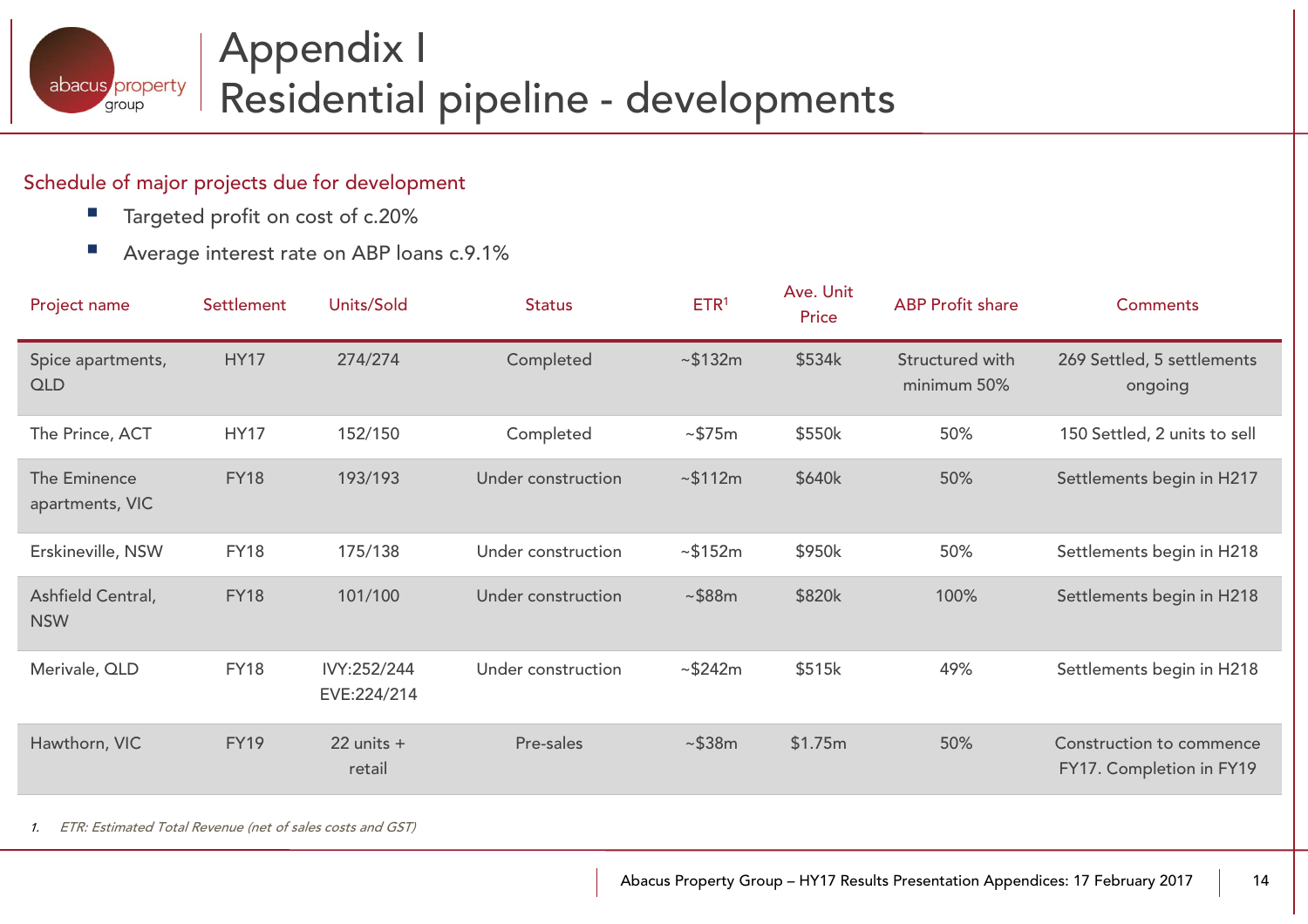

#### Schedule of major projects awaiting rezoning approval

 $\mathcal{L}_{\mathcal{A}}$ Average interest rate on ABP loans c.9.1%

| Project name                          | <b>Timeline</b> | <b>Units</b>                      | <b>Status</b>                                | Est. Unit/Lot<br>Price <sup>1</sup> | <b>ABP Profit</b><br>share | <b>Comments</b>                                                                                                                                                                                                                     |
|---------------------------------------|-----------------|-----------------------------------|----------------------------------------------|-------------------------------------|----------------------------|-------------------------------------------------------------------------------------------------------------------------------------------------------------------------------------------------------------------------------------|
| Campsie, NSW                          | <b>FY17</b>     | Site 1: 270+83<br>Site 2: 86+19   | Site 1+2: DA approved. s.96<br>lodged        | ~140k                               | 50%                        | Settlement due in H217 with final sales<br>price determined by s.96 approvals                                                                                                                                                       |
| Camellia, NSW                         | <b>FY18</b>     | 15,000 $m2$ of<br>retail $+3,250$ | Awaiting final council<br>approval           | ~100k                               | 50%                        | Local council amalgamations and requests for<br>further information have delayed approval. We<br>are providing further information while Council<br>and DOP push forward with their studies to<br>rezone the entire Camellia suburb |
| Belmore, NSW                          | <b>FY18</b>     | $211 + 49$                        | Planning proposal lodged                     | ~5150k                              | 50%                        | Stage payment for site up to \$24m<br>determined by ultimate approval which<br>will determine on sale price.                                                                                                                        |
| Parramatta: 107<br>George St, NSW     | <b>FY18</b>     | $125+$                            | Planning: seeking rezoning<br>to residential |                                     | 50%                        | Apartment/Retail building in<br>Parramatta CBD                                                                                                                                                                                      |
| Parramatta: 55 Aird St,<br><b>NSW</b> | <b>FY18</b>     | 136                               | Planning proposal approved<br>Submitting DA  |                                     | 50%                        | Apartment/Retail building in<br>Parramatta CBD                                                                                                                                                                                      |
| Parramatta: 21A-23<br>George St, NSW  | <b>FY18</b>     | $100+$                            | Planning: seeking rezoning<br>to residential |                                     | 50%                        | Apartment/Retail building in<br>Parramatta CBD                                                                                                                                                                                      |

1. Estimated Unit/Lot Price based on market evidence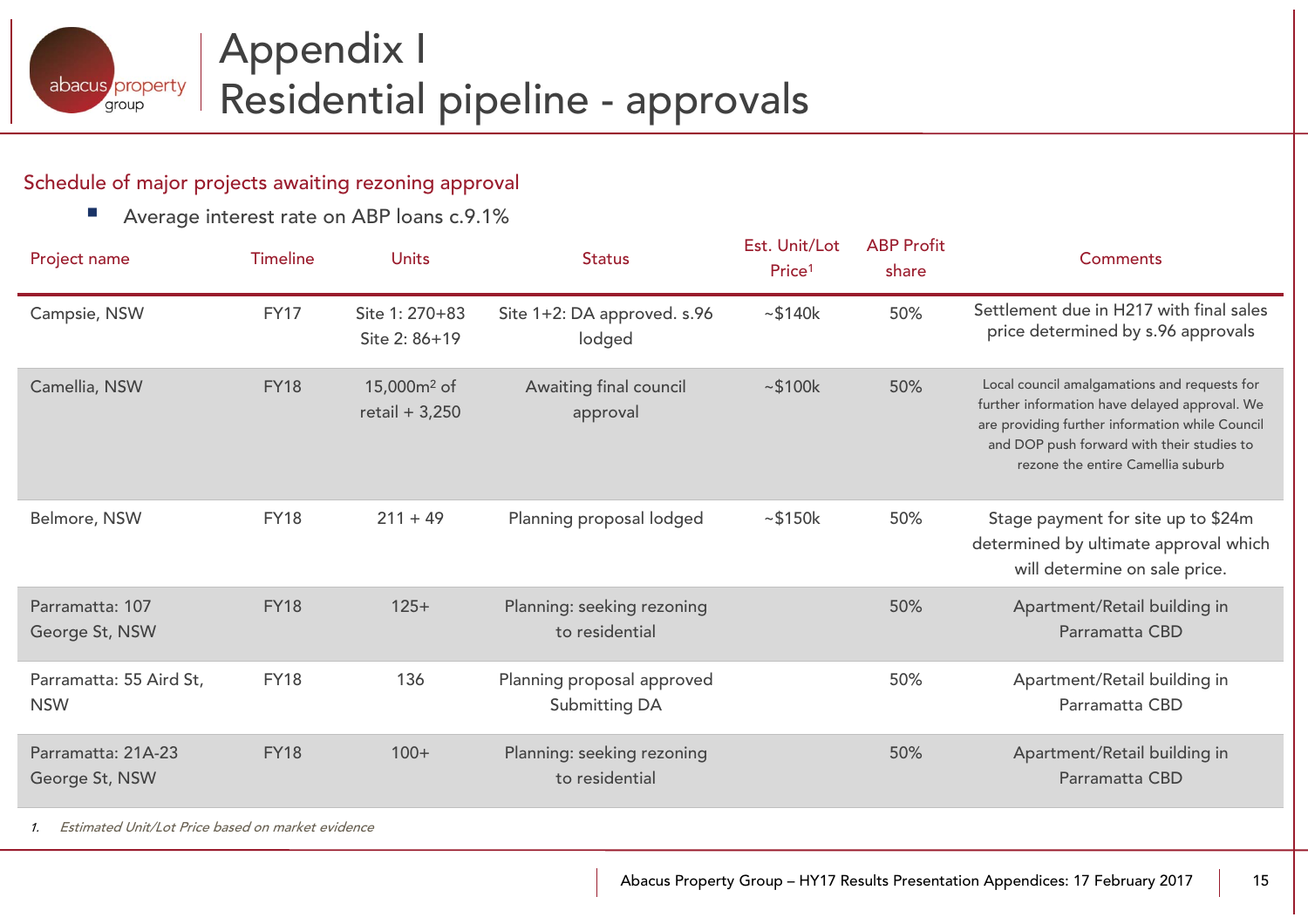

#### Schedule of land sub-divisions due for development

| Project name                                                     | <b>Timeline</b> | Land<br>lots/Sold | <b>Status</b>                    | <b>Price</b><br>per lot | Cost to<br>prepare lot | <b>ABP</b> share | <b>Comments</b>                                                                                                                                                                                                                                                            |
|------------------------------------------------------------------|-----------------|-------------------|----------------------------------|-------------------------|------------------------|------------------|----------------------------------------------------------------------------------------------------------------------------------------------------------------------------------------------------------------------------------------------------------------------------|
| <b>French Street</b><br>Werrington (Stage 1),<br><b>NSW</b>      | <b>FY17</b>     | 108/108           | Sold Out                         | \$270k                  | \$100k                 | 25%              | Completed - All lots settled                                                                                                                                                                                                                                               |
| <b>French Street</b><br>Werrington (Stage 2),<br><b>NSW</b>      | <b>FY17</b>     | 30/30             | Sold Out                         | \$280k                  | \$100k                 | 25%              | Completed - All lots settled                                                                                                                                                                                                                                               |
| <b>French Street</b><br>Werrington (Stage 3),<br><b>NSW</b>      | <b>FY18</b>     | 111/0             | Site<br>preparation<br>for sales | \$270k                  | \$100k                 | 25%              | Approvals received. Site being prepared for 111 small<br>lot sales. Sales to commence in H217                                                                                                                                                                              |
| <b>French Street</b><br>Werrington (Stage 4),<br><b>NSW</b>      | FY18/19         | 142/0             | Awaiting<br>gazettal             | \$270k                  | \$100k                 | 25%              | Site can accommodate 142 small blocks. Council has<br>approved R2 zoning, gazettal is expected early in<br>2017. DA is to be lodged shortly thereafter                                                                                                                     |
| Riverlands, NSW                                                  |                 | 450/0             | Progressing<br>rezoning          | $~5450k+$               | \$120k                 | 50%              | Stage 1 - 15 ha has been approved for rezoning by the<br>council and the NSW State Government via gazettal.<br>Development application for stage one to be<br>submitted in the near future. Abacus will look to<br>develop out this project with its joint venture partner |
| <b>Rance Road (Settlers</b><br>Estate) Werrington,<br><b>NSW</b> |                 | 152/0             | Seeking<br>rezoning              | ~5330k                  | \$100k                 | 50%              | Original plan was to obtain DA for 152 small land lots.<br>Updated plan is to obtain a higher density on the site<br>which requires a new planning proposal.                                                                                                               |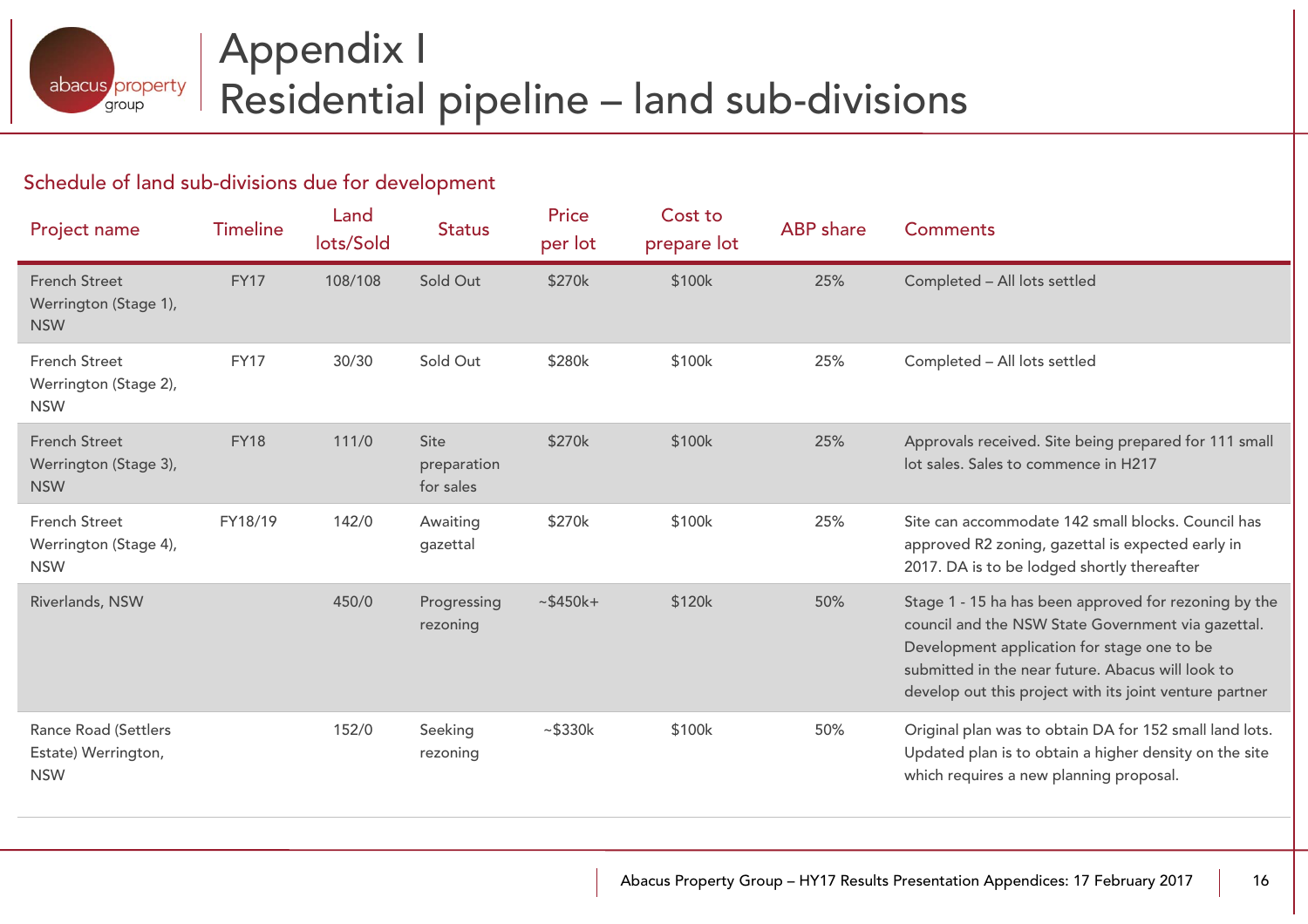

## Appendix J Consolidated funds under management

| <b>Funds</b>                  | <b>ADIF II</b> | <b>AHF</b> | <b>AWLF</b> |
|-------------------------------|----------------|------------|-------------|
| Assets                        | 5              |            | 1           |
| Assets Under Management       | \$131.6m       | \$99.0m    | N/A         |
| WAV cap rate                  | 7.43%          | 7.00%      | N/A         |
| Occupancy                     | 89%            | 67%        | N/A         |
| Bank debt                     | \$21m          | N/A        | N/A         |
| WAV bank debt maturity        | $0.5$ yrs      | N/A        | N/A         |
| Covenant gearing <sup>1</sup> | 18%            | N/A        | N/A         |
| NAV per unit <sup>2</sup>     | 78c            | 63c        | Nil         |

1. Secured loans as a percentage of bank approved security

2. Assumes that the Abacus Working Capital Facilities are treated as equity on a fund wind up